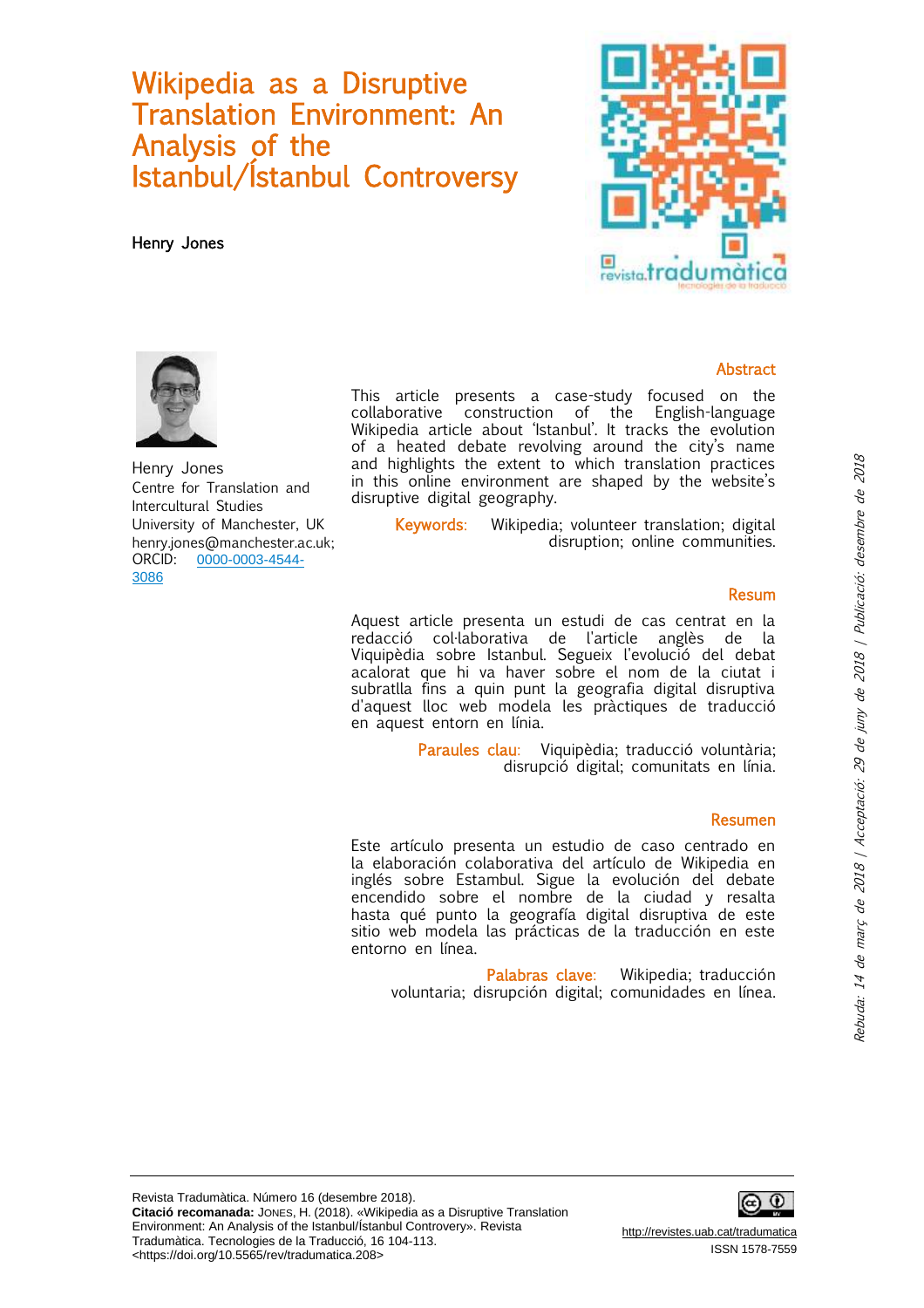### 1. Introduction

First introduced in 1995, the term 'wiki' refers to a particular class of network software designed to facilitate quick and easy online collaboration between any number of geographically dispersed individuals (Leuf and Cunningham, 2001). As such, wikis are widely hailed as one of the most successful examples of commons-based peerproduction technologies and as a quintessential feature of the new 'participatory' internet (Benkler, 2002; Shirky, 2008; Jones, *forthcoming*). While for much of the 1990s the web was for most consumers a "browsing-only medium", wikis' development has been instrumental to the rise of a more interactive model for information sharing (Reagle, 2010: 39). With the editing functionality of their webpages placed directly on the server, wiki users are no longer limited to the passive consumption of static, viewonly text and images; instead, they are able to manipulate these new software tools to communicate and collaborate via the internet with unprecedented ease, speed and freedom (Leuf and Cunningham, 2001: 8). Wikis have thus allowed new forms of community, creativity and cultural expression to emerge over the past two decades, often with radically disruptive consequences for the dominant practices and structures of the media, education and politics (Jones, forthcoming).

An especially high-profile example of such digital disruption is Wikipedia, an online phenomenon born out of the application of wiki software to the processes of constructing a multilingual encyclopedia. Since at least the beginning of the nineteenth century, reference works of this kind have conventionally solicited only the contributions of experts and expert forms of knowledge (Hartelius, 2010: 510). In marked contrast, Wikipedia allows – and actively encourages – any one of its readers to add to, improve, remove or otherwise alter its content. As the site's tagline advertises, it is "the free encyclopedia that anyone can edit" (Wikipedia, "Main page"). In this way, the power to assert information as fact has been transferred from a small elite group of scientists, historians and other academic writers, to everyone and anyone with the time, technical wherewithal and inclination to participate. As a result, the platform is currently home to at least 220,000 regular volunteer contributors, selfselected not on the basis of their professional expertise, academic qualifications or institutional affiliation, but instead their shared interest in and broad commitment to the goal of creating a free online knowledge resource (Wikimedia, "Wikipedia editor activity statistics"). Indeed, Wikipedia may have started as the pet project of a small band of programmers mostly associated with the Free and Open Source Software (FOSS) movement (Reagle, 2010: 77) but, as Sue Gardner (2013) has written, it now constitutes an increasingly diverse global community from "pretty much every ethnicity, nationality, socioeconomic background, political ideology, religion, sexual orientation and gender."

Despite the multinational diversity of the project, however, the disruptive effects of wikis as they relate to issues of language and translation in Wikipedia remain underexplored (Jones, 2018; Shuttleworth, 2017). Julie McDonough Dolmaya (2012; 2015) has investigated the motivations of the multilingual users who translate content between the different language editions of Wikipedia and assessed the quality of translations produced via this 'crowdsourcing' model. Her most recent contribution (McDonough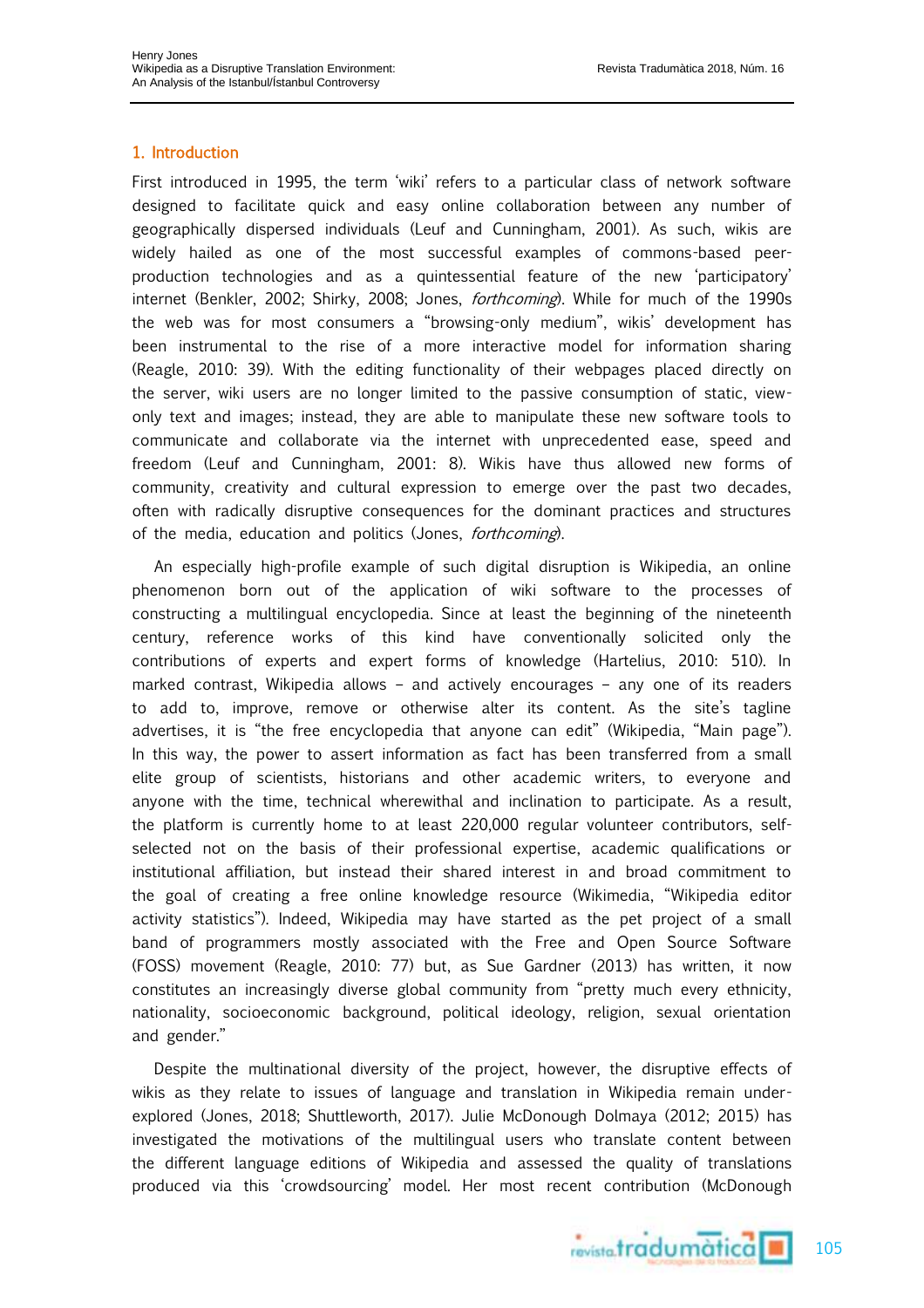Dolmaya, 2017) additionally provides insight into the linguistic policies of Wikipedia and the Wikimedia Foundation (the umbrella organisation that hosts the encyclopedia and a number of other wiki-based knowledge projects). Nevertheless, little attention has so far been paid to the impact that the precise characteristics of wiki technologies themselves might have on the various forms of translation that take place within the platform, especially with regard to specific translation problems. Consequently, this article presents a case-study focused on the English-language Wikipedia article currently entitled 'Istanbul' with the aim of elucidating the extent to which this article's construction has been shaped by the destabilising digital geography of this new translation environment.

#### 2. Wikipedia: Istanbul

According to the entry's 'Revision history', the English-language Wikipedia article about the city of Istanbul, Turkey, was first created at 16:55 on 19 July 2001 (Xtools, "Istanbul: Page History"). As of 31 January 2018, it has since received 11,634 'edits' by 3,527 individual contributors. The graph in Figure 1 shows, however, that the most intense period of editing activity and article growth took place in 2006 and 2007, during which time the text quintupled in size thanks to well over 3,000 contributions. The page then remained highly active for five further years, receiving an average of three edits a day between 1 January 2008 and 31 December 2012 (total: 5,695 edits).



Figure 1: Graph visualising the 'Revision History' of the English-language Wikipedia article about Istanbul, Turkey (Source: Xtools, "Istanbul: Page History").

Investigation of the so-called 'Talk Page' discussion forum connected to this Wikipedia article and archived automatically by the software provides some indication as to the main challenges faced by its community of volunteer authors during this important stage in the text's development (see Wikipedia, "Talk: Istanbul", Archives 1 to 7). Indeed, even a quick perusal of the titles of the discussion threads recorded here reveals that – as is the case in many Wikipedia entries (see Hautasaari and Ishida

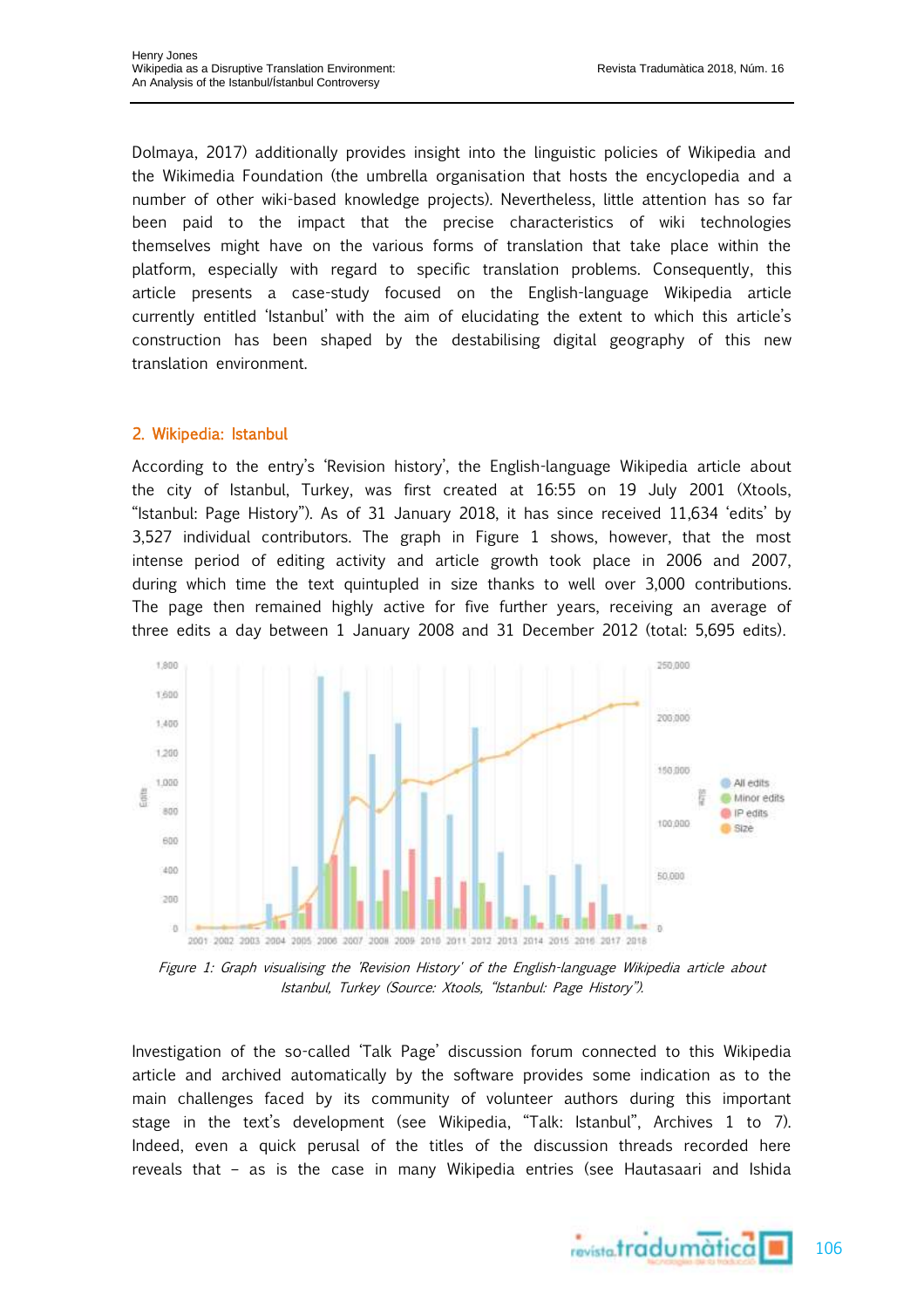2011: 128) – the issue of the city's name has proved particularly thorny: examples of these subject titles include " Istanbul or Constantinople? " , " İstanbul naming " , "Information from anonymous contributor on 'Islamabol' name" and "Name in which languages?". This is particularly interesting for our purposes here because many of the Wikipedians involved in the debate conceptualise the difficulty as being primarily "about Translation [sic]" (Xsara, 11:39, 20 October 2006, Archive 2). To be precise, the argument revolves around whether or not the city's local name(s) should be translated, which name(s) can be considered legitimate 'source texts' for such a translation, and how to present any target-language (i.e. English) rendering in the encyclopedia text.

Of these three friction points, the first appears to be the least controversial: the policy of non-translation whereby the city's locally official endonym, 'İstanbul' (note the diacritic), might be transferred directly across into the English-language entry elicits the support of only a small number of Wikipedians during this period. Contributors AlexanderFreud and Infestor make strong arguments in favour of this strategy, noting that in the English Wikipedia "all the other Turkish cities (e.g. Iğdır, Gümüşhane, Çanakkale) have their name written in Turkish alphabet but İstanbul. How is this logical again?" (Infestor, 13:19, 11 September 2012, Archive 7). Yet, as tariqabjotu explains, for "[a]ll of the articles Infestor mentions […] there really are no English equivalents. For that reason, all of those cities have just one name in their respective infoboxes – the name as it's written in Turkish. That's not the case here" (01:21, 18 September 2012, Archive 7). Another comment posted to the forum a few years earlier provides further insight into why so few contributors appear to be in favour of non-translation: "[a]ll governments in the world", DeliDumrul (14:50, 23 June 2006, Archive 2) writes, "use Istanbul when corresponding in English, so as all the English media." In other words, the fact that 'İstanbul' is most commonly translated into 'Istanbul' in institutionally produced English discourse, rather than being left in its source-language form, is seen as a primary justification for Wikipedia to adopt this strategy too. Thus, for much of the article's history, the English-language toponym 'Istanbul' is used both as the article title and throughout the body of the text (see Figure 2).

# Istanbul

From Wikipedia, the free encyclopedia

For other uses, see Istanbul (disambiguation).

**Istanbul** (/ tstæn'bul/ or / tstæn'bu:l/ or /t'stænbul/;<sup>[8][9]</sup> Turkish: *İstanbul* [is'tanbuł] ((\*) listen)),

Figure 2: A first translation solution

More controversial is the question of what should be displayed as the source text for this translation. In the screenshot presented in Figure 2, for example, we see the Turkish name alone is placed in parentheses; its pronunciation is also offered via an IPA transcription, alongside a hyperlink to an audio recording. This source text is included, according to DeliDumrul (14:50, 23 June 2006, Archive 2), because this

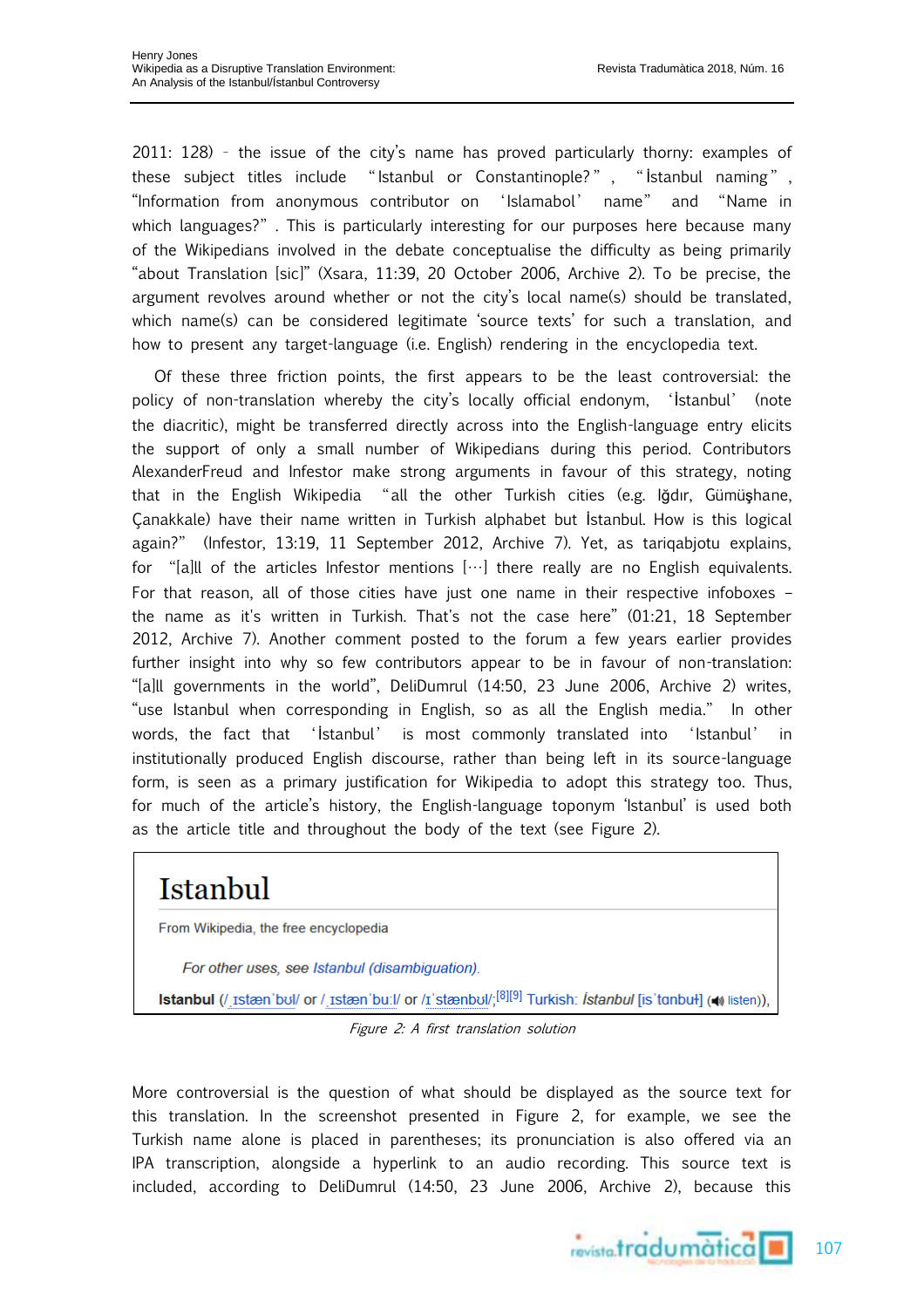"would be what you see when you go to the city." In a sense, therefore, it is provided to inform the target-language reader of the fact of translation, i.e., of the difference between the English and Turkish names for the city. This decision aligns Wikipedia's content with that of many other contemporary English-language encyclopedia entries: the Encyclopaedia Britannica, for example, begins its article on this subject with "Istanbul, Turkish İstanbul, formerly Constantinople, ancient Byzantium, largest city and seaport of Turkey" (Britannica Online, 2018).

Unlike Britannica, however, whose production relies on small-scale, closed collaborations between individual authors, editors and publishers, the radical potential of wikis as websites that 'anyone can edit' encourages all readers who do not agree with the prevailing translation solution to propose their own alternative renderings. Moreover, the new software's technological logic of 'publish-then-filter' means they do not have to negotiate complex structures of editorial control in order to make public their revision but can engage directly with the text itself (Shirky, 2008: 98). For this reason, the platform regularly functions as a space for online disruption fuelled by offline conflicts and antagonisms, such as – in the case of Istanbul – those that have long existed between Greek and Turkish nationalist ideologies. Consequently, it is perhaps unsurprising to find that, beginning in 2006, contributors such as Khoikhoi, NikoSilver, Tēlex and Hectorian make a series of interventions in opposition against the first solution described above (Figure 2). Although they agree that the name should be translated in this English-language article, they argue that it is necessary to also include the Greek name for the city as a source text for this translation. They each propose solutions such as that provided in Figure 3:

# Istanbul

From Wikipedia, the free encyclopedia

Istanbul (Turkish: İstanbul, Greek: Κωνσταντινούπολη Konstandinúpoli; see other names)

Figure 3: The translation solution proposed by Khoikhoi, NikoSilver, T*ē*lex and Hectorian

Central to Khoikhoi's argument, on the one hand, is the fact that Istanbul was once home to a predominantly Greek-speaking population. In a Talk page comment posted at 17:39 on 9 October 2006 (Archive 2), for instance, he explains his preference for this translation solution, writing that "[t]he Greek name is there because for large parts of İstanbul's history, it was an important name used officially (under the Byzantine Empire) or by the local Greek population (under the Ottoman Empire). […] I think it is a good thing to represent all the history of a place, not just its recent history." He also compares Istanbul with places such as Sibiu in Romania (German: Hermannstadt, Hungarian: Nagyszeben) and Lviv in Ukraine (German: Lemberg; Polish: Lwów; Russian: Львов, Lvov), noting that in these cases, the Wikipedia community has in fact promoted these other names as alternative source texts for the English-language translation.

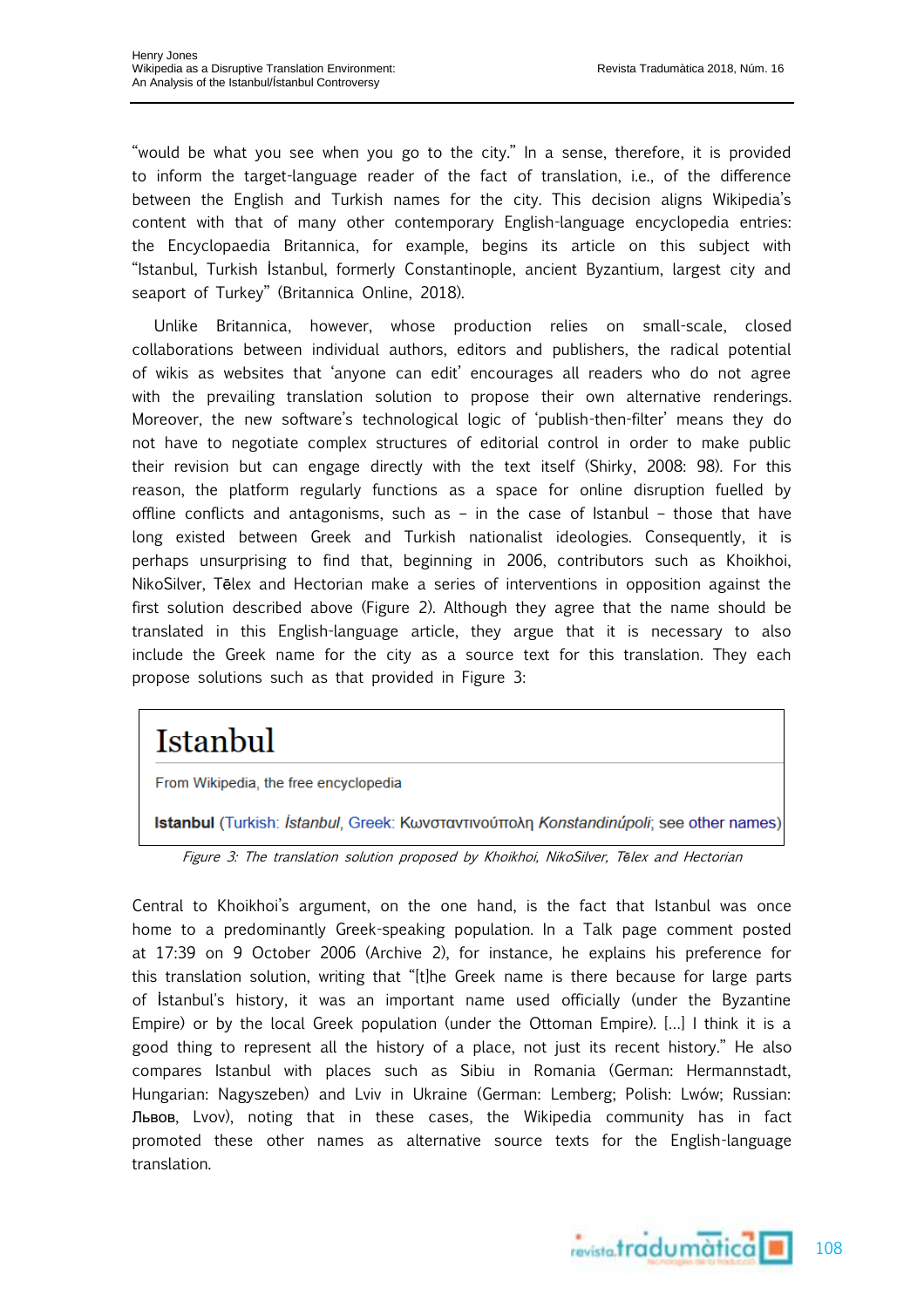Tēlex adopts a similar but slightly different stance in his support for this new rendering. Like Khoikhoi, he too highlights the fact that the city has "been known by its Greek name since before the first Turk set foot on Anatolia" (Tēlex, 15:05, 23 June 2006, Archive 2). However, he also reasons that 'Κωνσταντινούπολη' warrants a prominent position in the article because the city remains an important centre in modern Greek culture today. Although he admits the local Greek population now represents only a small minority, he makes the point that "the Patriarch of the Greek Orthodox Church is based in Istanbul" (Tēlex, 15:05, 23 June 2006, Archive 2). In this way, he foregrounds the fact that Istanbul has special religious and symbolic significance for modern Greek culture, operating as the equivalent of the Vatican in Rome for the Eastern Church. His fellow Greek compatriot NikoSilver (22:29, 19 October 2006, Archive 2; emphasis in original) agrees, insisting that the Greek name be made visible as a source text because "it is still known as such by many, and because Greece and many countries *still* officially call the city with this or similar names."

Wiki software precludes any translation solution from ever being fixed as final and therefore, despite the best efforts of Khoikhoi, Tēlex and NikoSilver, every attempt to impose their rendering on the article text is quickly 'reverted' (i.e. undone to the previous archived version) by other members of the community. The Talk page debate thus becomes increasingly heated as frustrations rise and more voices offer their opinions on the issue. It is in this stormy atmosphere that Hectorian puts forward what are perhaps the most contentious arguments made with respect to this translation problem. Like Khoikhoi, Tēlex and NikoSilver, he too believes 'Κωνσταντινούπολη' should be signalled as a local name in the first line of the Wikipedia text; however, Hectorian goes significantly further in his attack on those who oppose such a strategy. He suggests that the reason there appears to be so much resistance to the inclusion of the Greek name as a source text is that the article has been co-opted by 'Turkish nationalists' seeking to remove all "info linked to Greeks/Greek language from the lead [i.e. the introduction]" (16:45, 19 October 2006, Archive 2). In this way, he contends, they would attempt to downplay the importance of Istanbul in Greek history and culture, and impose their own "nationalistic Turkish" point of view (POV) on the English-language text. In retaliation, he sees no option but to threaten his opponents with a linguistic form of guerrilla warfare:

> if the greek name will not be added here as the turkish is in Alexandroupoli, Komotini, Xanthi, Thessaloniki, Symi, etc etc, i will begin by removing the turkish name from all those articles and many more... If this article has become "protected" by turkish nationalists and the admins are not interesting in intervening, that's the only semi-solution ... I've spoken and i will do it. Regards Hectorian (15:02, 20 October 2006, Archive 2)

In other words, Hectorian suggests that not just this Wikipedia article, but all Greekand Turkish-related entries, have been transformed into a new battleground between opposing ideologies by individuals armed and empowered by the interactive, open nature of the wiki environment.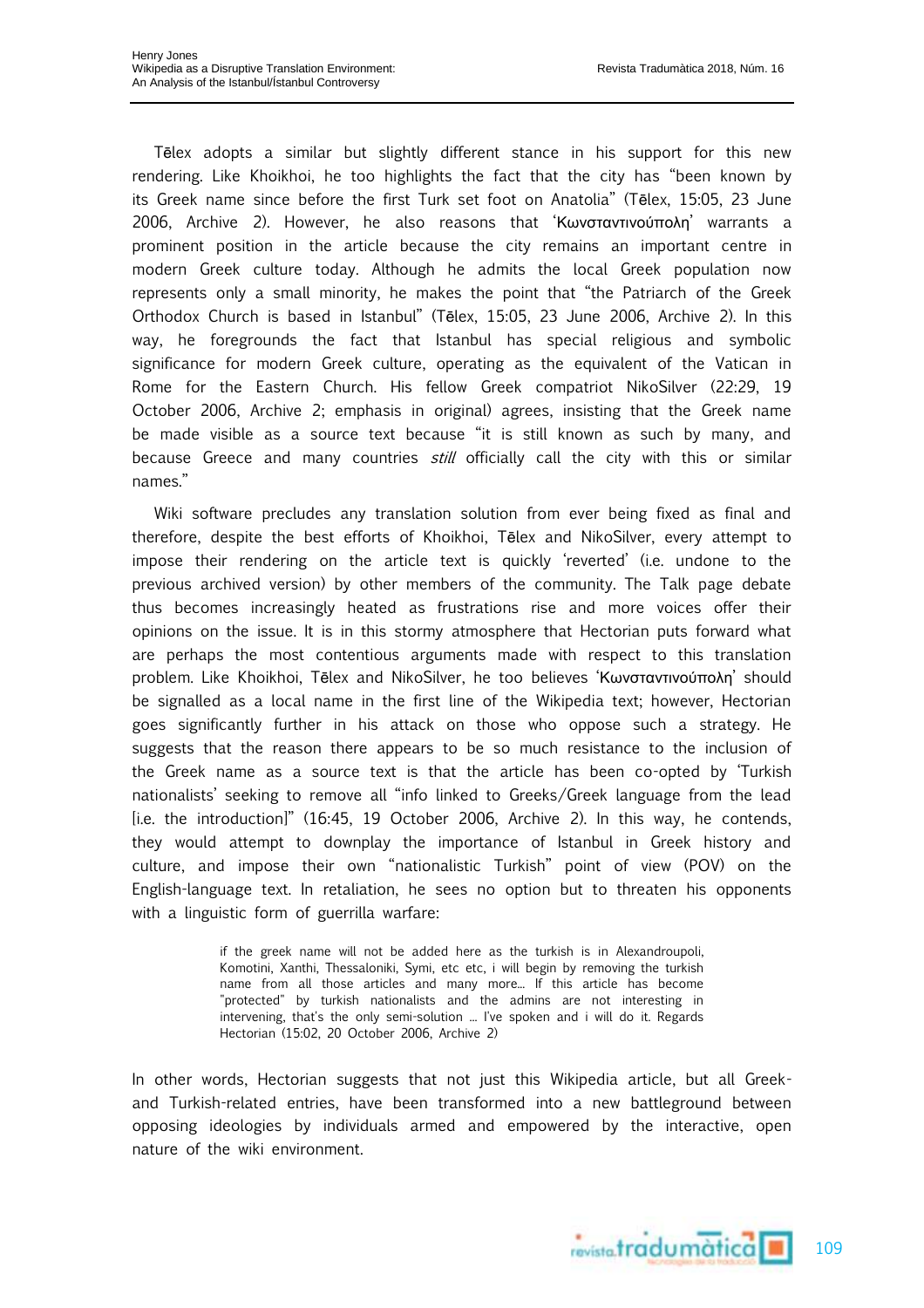Interestingly, it is not only members of what we might call the 'anti-Turkish' faction of this Wikipedia community who launch such accusations. A couple of months later on 2 December 2006, an unregistered user adds the following message to the User Profile pages belonging to Hectorian, NikoSilver and a number of other Wikipedians involved in authoring the Istanbul page:

> A well collaborated U.K. based group of WP sysops [i.e. Wikipedia System Operators] and users has been spotted working systematically in full daily basis to promote ultra natioanalistic Greek POV [Point Of View], distorting related articles. They intervene in any related new article, push Greek POV edits, make edit wars, repeated reverts, permanent deletions, block users, make merges and redirects to unrelevant articles. Their main target is to monopolize articles against Turkey, Rebublic of Macedonia, Bulgaria, Albania, their minorities in Greece and their history. They attack every POV against Greece transforming it to Greekish POV. […]

List of abusers involved:

user:Khoikhoi (sysop,) He has been probated and unprobated user:Future Perfect at Sunrise (sysop) , user:Aldux, user:Tekleni, user:Telex, user:NikoSilver, user:Euthymios, user:Hectorian, user:Politis, user:Miskin

Some of them are suspected employees-agents of Greek National Intelligence Service (E.Y.Π.). Others are suspected members of ultra nationalistic organizations of Greek interests and some act as sockpuppets.

(Wikipedia, "User Talk: NikoSilver", Revision as of 12:05, 2 December 2006)

This comment thus voices a perspective diametrically opposed to that raised in Hectorian's post quoted above. It suggests that many Greek- and Turkish-related entries have in fact been taken over by a cabal of "ultra natioanalistic" [sic] Greek volunteers, working on a "full daily basis". Through a coordinated series of edits, it continues, these contributors "distort" articles such as 'Istanbul' and impose their "Greekish POV" on such texts. What is more, the comment also highlights the extent to which paranoia and suspicion are rife in the pseudonymous environment of the wiki platform. Most likely, Khoikhoi, Hectorian, NikoSilver and others have nothing to do with the Greek National Intelligence Service, but the faceless, virtual nature of their interactions mean users are left to judge each other's motives on the basis of their textual interventions in the encyclopedia's content. Consequently, allegations of this kind are by no means uncommon and may in fact never be fully disproven.

### 3. Summary and conclusions

Place names are of course never neutral. As Albin (2004), Baker (2006: 125) and others have discussed, these labels are often imbued with so much socio-cultural and political signification that their translation is almost invariably fraught with difficult

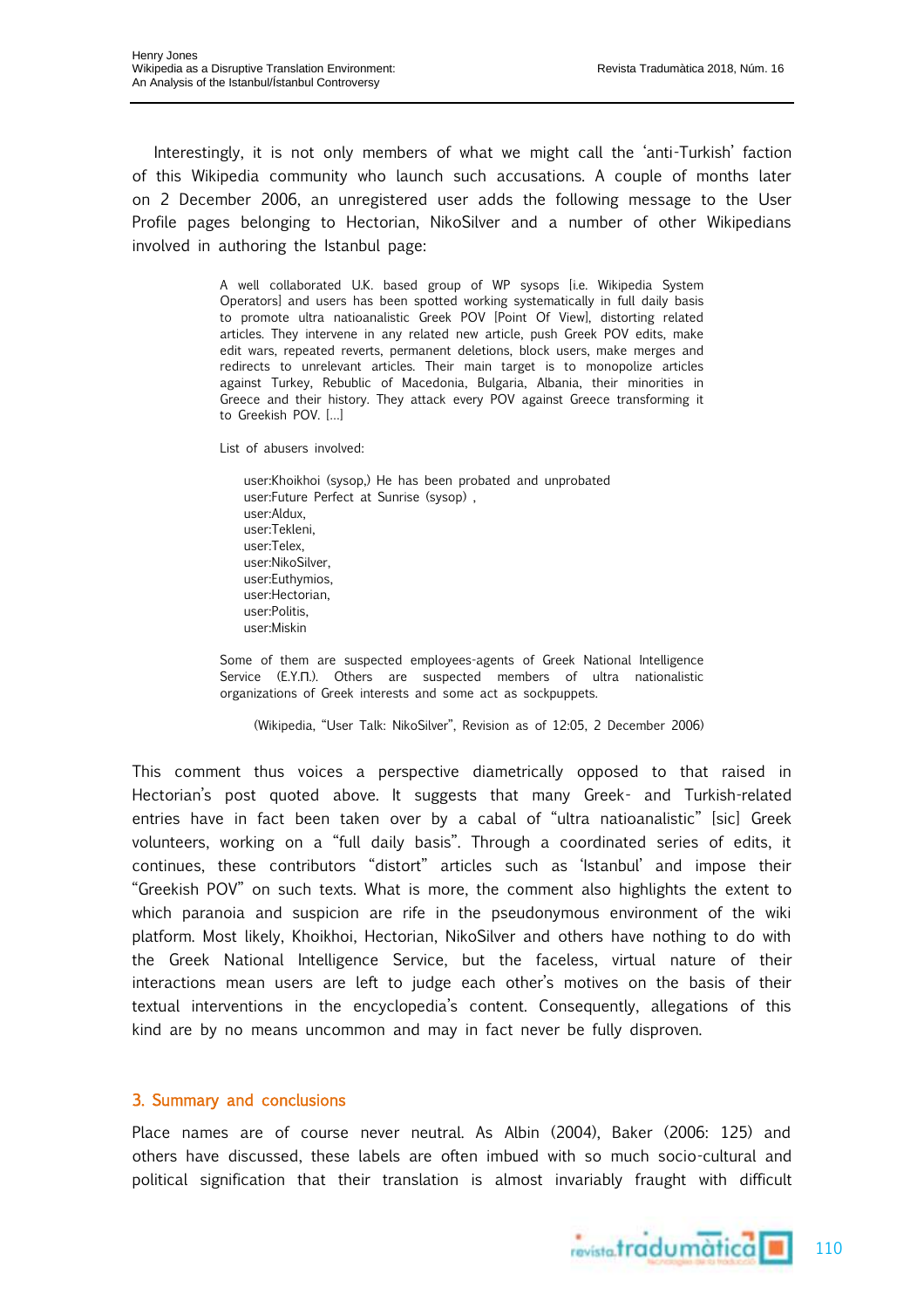decisions on the part of even the most ideologically disinterested translator. That said, the fact that the translation of ' İstanbul ' seems to have provoked such a heightened level of argument here – and indeed, that similar 'edit wars' occur right across the Wikipedia platform (see Jones, 2017; 2018; 2019 [in press]) - should be interpreted as a product of the disruptive nature of wiki technologies. As this paper has attempted to show, little can be taken for granted within such fluid and open online environments; every word choice and every layout decision has the potential to develop into a source of conflict between the diverse members of this transnational community. My case-study has demonstrated how the ease with which wiki content can be changed and the absence of top-down editorial control dismantles the dichotomy of active translator and passive audience, empowering any reader to engage directly in the translation process and propose alternative renderings that conform to their world view. It has highlighted the always unfinished nature of these textual productions and thus the fact that no one solution can ever be fixed as final. Lastly, it has provided insight into the ways in which the pseudonymity of wiki participation additionally augments levels of interpersonal suspicion and paranoia, further stimulating the possibility of disagreement and discord within the community. These factors make for a highly disrupted translation process, rich in intrigue for scholars interested in the impact of new digital technologies on translators and their practices.

### Bibliography

- Albin, V. (2004). "Does Juliet's Rose, by Any Other Name, Smell as Sweet?", Translation Journal, 8(1) <http://www.translationjournal.net/journal/27names.htm>. Page consulted on date: 31.01.18.
- Baker, M. (2006). Translation and Conflict: A narrative account, London and New York: Routledge. DOI: 10.4324/9780203099919.
- Benkler, Y. (2002). "Coase's Penguin, or, Linux and The Nature of the Firm", The Yale Law Journal, 112: 369-446. DOI: 10.2307/1562247.
- Britannica Online. (2018). "Istanbul, Turkey" <https://www.britannica.com/place/Istanbul>. Last updated: 21.02.18. Page consulted on date: 28.02.18.
- Gardner, S. (2013). "Wikipedia, the People's Encyclopedia", Los Angeles Times, January 13, 2013. <http://articles.latimes.com/2013/jan/13/opinion/la-oe-gardner-Wikipedia-20130113>. Last updated: 13.01.13. Page consulted on date: 03.03.18.
- Hartelius, E. J. (2010). "Wikipedia and the Emergence of Dialogic Expertise", Southern Communication Journal, 75(5): 505-526. DOI: 10.1080/10417940903377169
- Hautasaari, A. and Ishida, T. (2011). "Discussion About Translation in Wikipedia", Proceedings of the Second International Conference on Culture and Computing, Washington, DC: IEEE, 127-128. DOI: 10.1109/Culture-Computing.2011.33

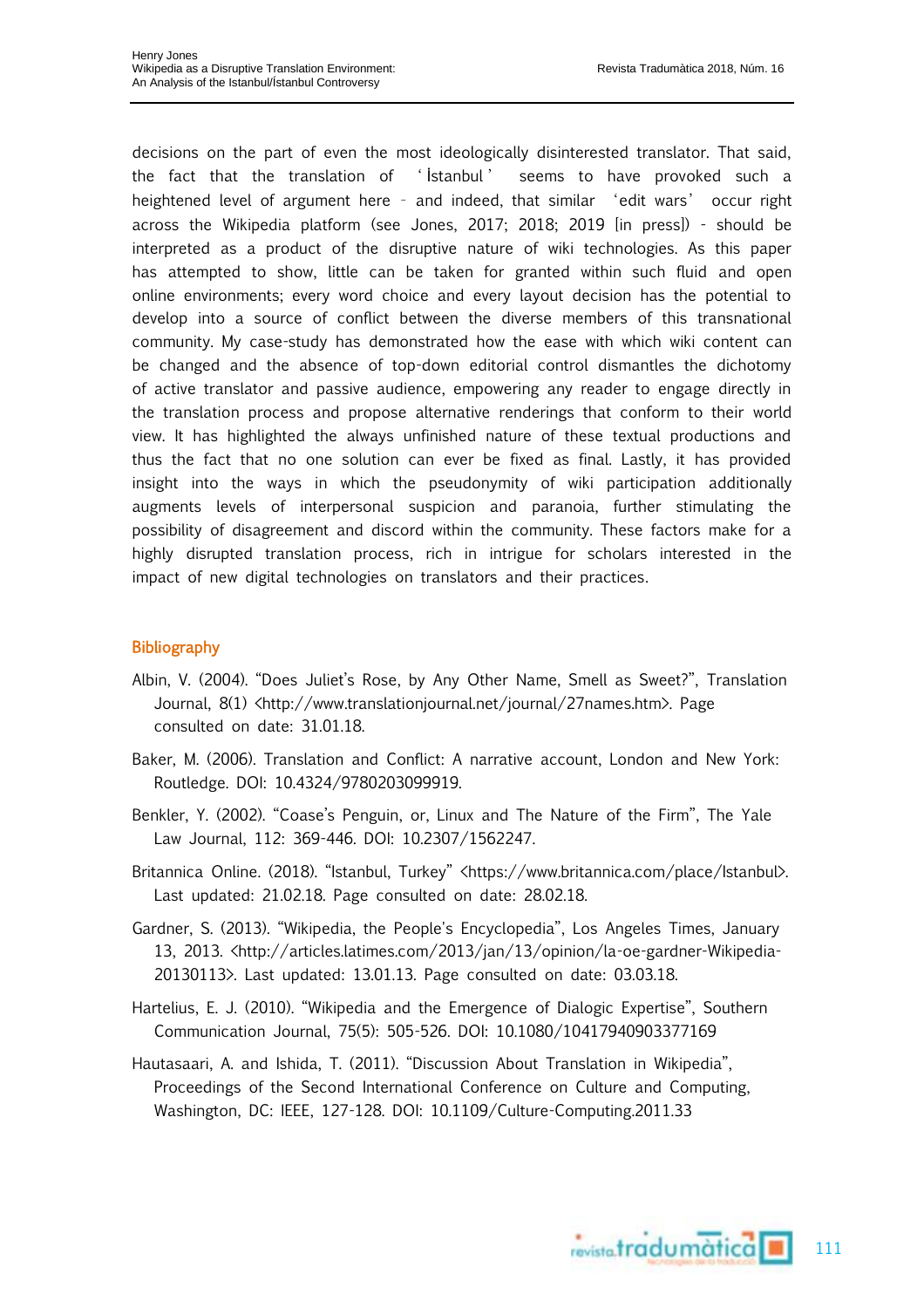- Jones, H. (2019, in press). "Wikipedia as a Translation Zone: A heterotopic analysis of the online encyclopedia and its collaborative volunteer translator community", Target.
- Jones, H. (2017). Multilingual Knowledge Production and Dissemination in Wikipedia: A spatial narrative analysis of the collaborative construction of city-related articles within the user-generated encyclopaedia, PhD diss., University of Manchester. <https://www.research.manchester.ac.uk/portal/en/theses/multilingual-knowledgeproduction-and-dissemination-in-wikipedia-a-spatial-narrative-analysis-of-thecollaborative-construction-of-cityrelated-articles-within-the-usergeneratedencyclopaedia(1bfe7cd6-7414-4a6c-9ebc-5c90a15fd9c6).html>.
- Jones, H. (2018). "Wikipedia, Translation, and the Collaborative Production of Spatial Knowledge", Alif: Journal of Comparative Poetics, 38: 264-297.
- Jones, H. (forthcoming). "Wikis" in Baker, M., Blaagaard, B. and Pérez-González, L. (eds) (forthcoming) Routledge Encyclopedia of Citizen Media, London and New York: Routledge.
- Leuf, B. and Cunningham, W. (2001). The Wiki Way: Quick collaboration on the Web, Boston: Addison-Wesley.
- McDonough Dolmaya, J. (2012). "Analyzing the Crowdsourcing Model and its Impact on Public Perceptions of Translation", The Translator 18(2): 167-191. DOI: 10.1080/13556509.2012.10799507
- McDonough Dolmaya, J. (2015). "Revision History: Translation trends in Wikipedia", Translation Studies, 8(1): 16-34. DOI: 10.1080/14781700.2014.943279
- McDonough Dolmaya, J. (2017). "Expanding the Sum of All Human Knowledge: Wikipedia, translation and linguistic justice", The Translator, 23(2): 143-157. DOI: 10.1080/13556509.2017.1321519
- Reagle, J. M. Jr. (2010). Good Faith Collaboration: The Culture of Wikipedia, Cambridge, Massachusetts: MIT Press.
- Shirky, C. (2008). Here Comes Everybody: How change happens when people come together, London: Penguin.
- Shuttleworth, M. (2017). "Locating Foci of Translation on Wikipedia: Some methodological proposals", Translation Spaces, 6(2): 310-332.
- Wikimedia, "Wikipedia editor activity statistics" <https://stats.wikimedia.org/EN/TablesWikipediaZZ.htm#editor\_activity\_levels>. Last updated: 12.03.18. Page consulted on date: 14.03.18.
- Wikipedia, "Istanbul" <https://en.wikipedia.org/wiki/Istanbul>. Last updated: 06.03.18. Page consulted on date: 06.03.18.
- Wikipedia, "Main page" <https://en.wikipedia.org/wiki/Main\_Page>. Last updated: 31.01.18. Page consulted on date: 31.01.18.